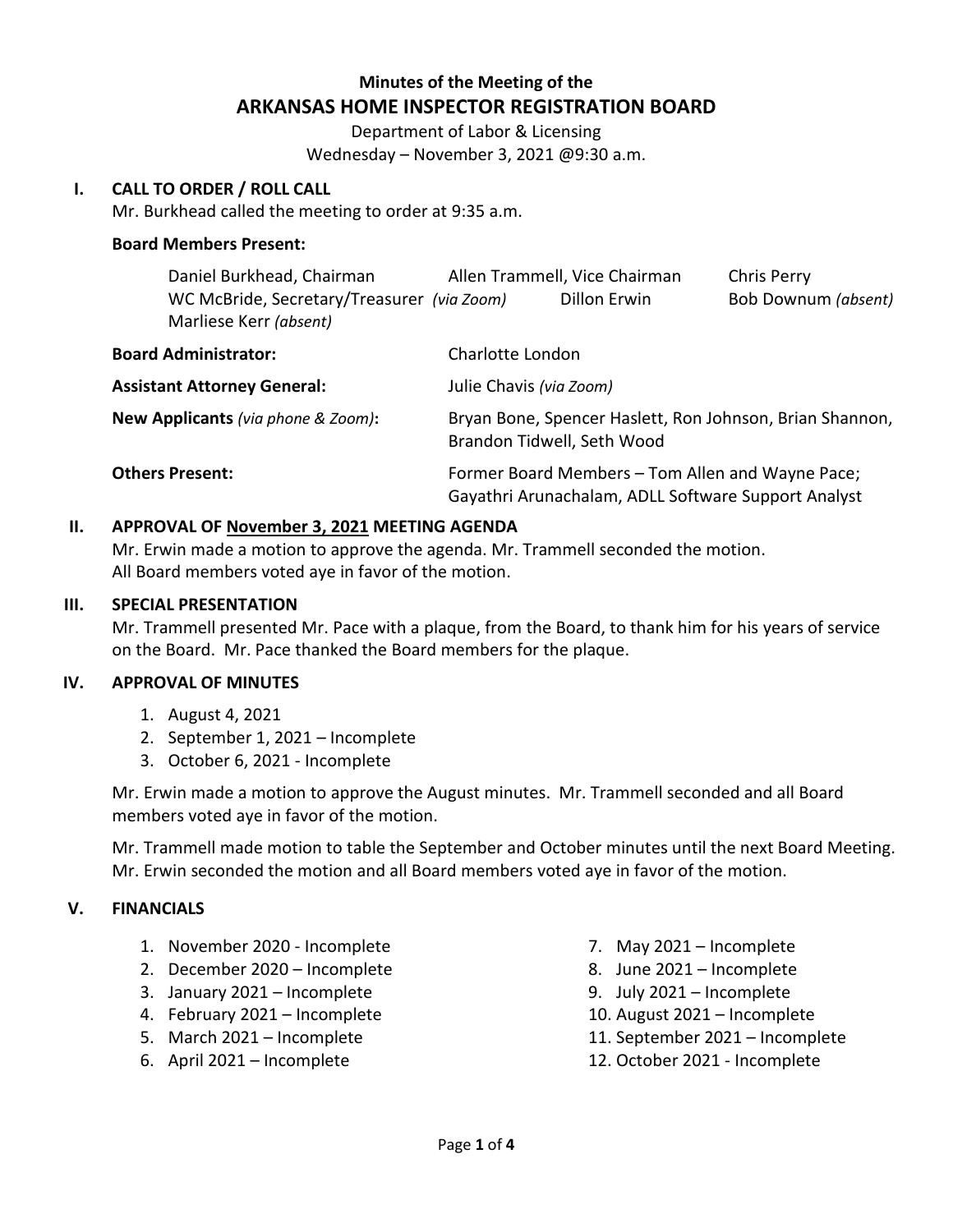Mr. Perry made a motion to table approval of the financials until the next Board Meeting. Mr. Erwin seconded the motion. All Board members voted aye in favor of the motion.

## **VI. STATUS OF COMPLAINTS / APPEALS / HEARINGS**

## **1. Old Complaints**

- 1. **202107-18** *Complaint Filed July 2021. Notification to HI sent by Regular mail on 8/10/2021.* HI response received 8/25/2021. Complaint emailed to Investigator on 10/01/2021. Summary received from Investigator on 10/11/2021.
- 2. **202108-19 -** *Complaint Filed August 2021. Notification to HI sent by Regular mail and Email on 8/10/2021.* HI response received via email on 8/16/2021. Complaint emailed to Investigator on 10/01/2021. Summary received from Investigator on 10/11/2021 with recommendation of Dismissal.
- 3. **202109-20 -** *Complaint Filed September 2021. Notification to HI sent by Certified & Regular mail on 10/01/2021.* HI response received via email on 10/11/2021. Complaint emailed to Investigator on 10/13/2021. Summary received from Investigator on 10/15/2021 with recommendation of Dismissal.

Ms. Chavis gave the updates on the complaints. She said she would have to check on Complaint #202107-18. She asked the Board to vote on the Investigator's recommendation of Dismissal of Complaints #202108-19 and #202109-20.

Mr. Trammell made a motion to approve dismissal of Complaints #202108-19 and #202109-20. Mr. Perry seconded the motion and all Board members voted aye in favor of the motion.

### **2. New Complaints**

- 1. **202110-21 -** *Complaint Filed October 2021. Notification to HI sent by Certified & Regular mail on 10/20/2021*.
- 2. **202110-22 -** *Complaint Filed October 2021. Notification to HI sent by Certified & Regular mail on 10/20/2021*.
- 3. **202110-23 -** *Complaint Filed October 2021. Notification to HI sent by Certified & Regular mail on 10/28/2021.*

### **3. Hearings**

None Scheduled

### **VII. REVIEW OF NEW APPLICANTS**

### **A. New Applicants**

- 1. Mark Armstrong
- 2. Logun Bain
- 3. Bryan Bone
- 4. Spencer Haslett
- 5. Ron Johnson
- 6. Kerry Muegge
- 7. Blayne Philbrook
- 8. Brian Shannon
- 9. Brandon Tidwell
- 10. Seth Wood
- 1. Mr. Trammell made a motion to approve the applications for #1-Mark Armstrong, #4-Spencer Haslett, #5-Ron Johnson and #6-Kerry Muegge. Mr. Perry seconded the motion. All Board members voted aye in favor of the motion.
- 2. Mr. Trammell made a motion to approve the application for #2-Logun Bain, with discussion. Mr. Perry seconded the motion. Mr. Trammell asked why the applicant had performed an inspection before getting a license? Mr. Bain did not call in to the meeting, so the Board did not receive an answer. Mr. Trammell withdrew his original motion and made a motion for the applicant to appear before the Board, at the next meeting, and bring his home inspection reports for the Board to review. Mr. Perry seconded the motion and all Board members voted aye in favor of the motion.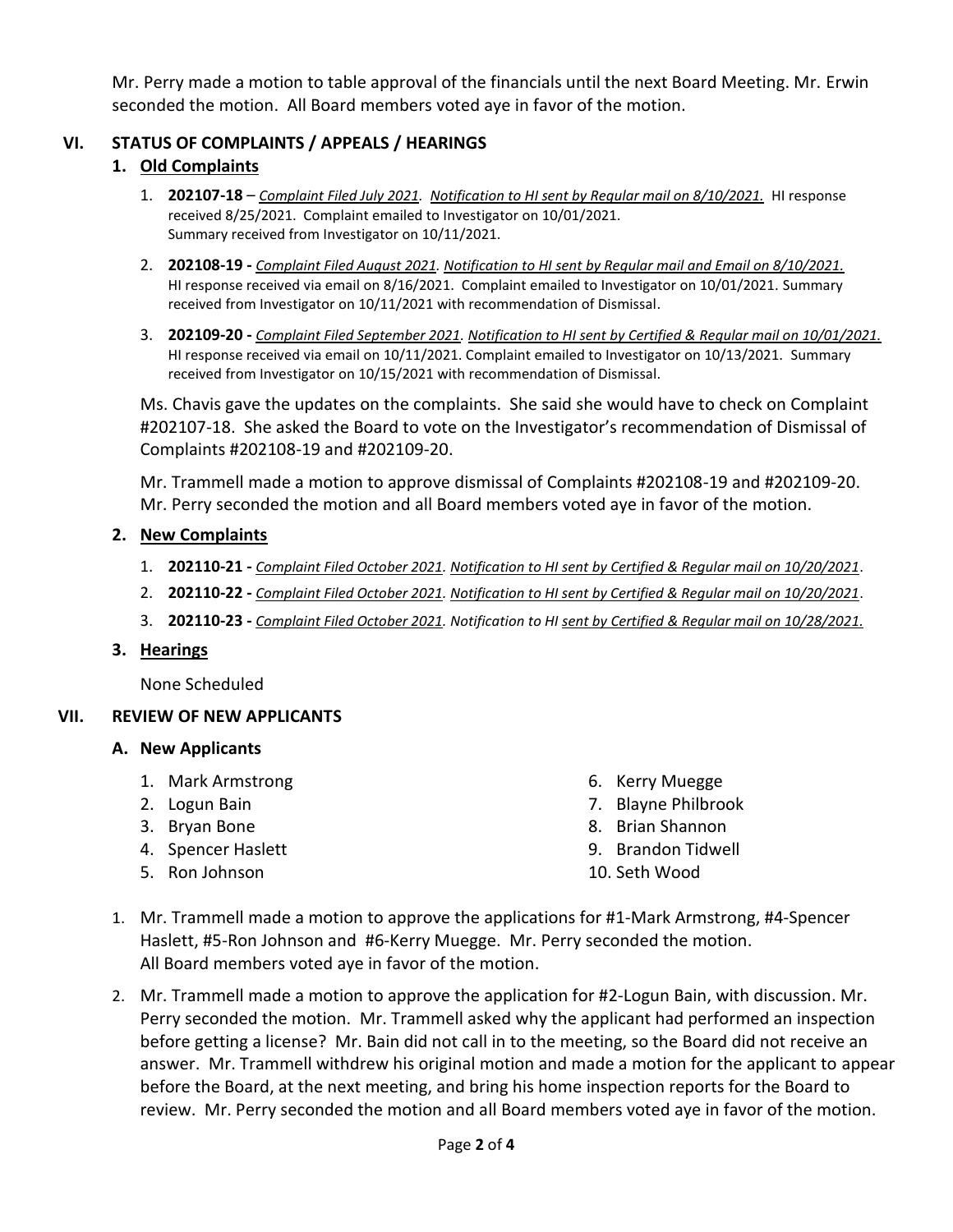- 3. Mr. Trammell made a motion to approve the application for #3-Bryan Bone. Mr. Perry seconded and all Board members voted aye in favor of the motion.
- 4. Mr. Trammell made a motion to approve the application for #7-Blayne Philbrook. Mr. Erwin seconded and all Board members voted aye in favor of the motion.
- 5. Mr. Trammell made a motion to approve the application for #8-Brian Shannon. Mr. Erwin seconded and all Board members voted aye in favor of the motion.
- 6. Mr. Trammell made a motion to approve the application for #9-Brandon Tidwell. Mr. Erwin seconded and all Board members voted aye in favor of the motion.
- 7. Mr. Trammell made a motion to approve the application for #10-Seth Wood. Mr. Perry seconded and all Board members voted aye in favor of the motion.

# **VIII. CONTINUING EDUCATION / PRE-REGISTRATION COURSES**

# **A. CONTINUING EDUCATION**

**1. Professional Home Inspection Institute (PHII)** – Renewal of 80-Hr Pre-Registration Course

| <b>COURSE NAME</b>                    | <b>CREDIT HRS</b> | <b>Previous AHIB</b><br>Approval No. |
|---------------------------------------|-------------------|--------------------------------------|
| a. Residential Home Inspection Basics | 80 Hrs            | PR-2020-02                           |

Mr. McBride made a motion to approve the pre-registration course submitted by PHII. Mr. Trammell seconded the motion and all Board members voted aye in favor of the motion.

# **B. PRE-REGISTRATION**

NONE

# **IX. NEW BUSINESS**

- 1. MOU Invoice for two months
- 2. Finance Policy Directive

# **X. OLD BUSINESS**

1. Update on Proposed Rule Changes – Ms. Chavis said there were no updates.

# **XI. ADMINISTRATOR'<sup>s</sup> UPDATE to BOARD MEMBERS**

- 1. Weekly Reports to Dept. of Labor
- 2. Waiver of renewal fee for home inspector whose father passed in February 2021. Ms. London requested that the Board waive the license renewal fee for Home Inspector, Kyle McCormick because his father, who was also a Home Inspector, had passed away from Covid. His father had paid for two licenses, but he did not have an opportunity to use his, due to his illness and subsequent death. All Board members approved of the waiver.
- 3. There's no more room in the filing cabinets for additional folders. New folders are being stored in boxes. Ms. London told the Board that there was no more room in the file cabinet to store folders and they are being stored in boxes. Board members suggested that Ms. London email the CFO about the situation to see if anything can be done.